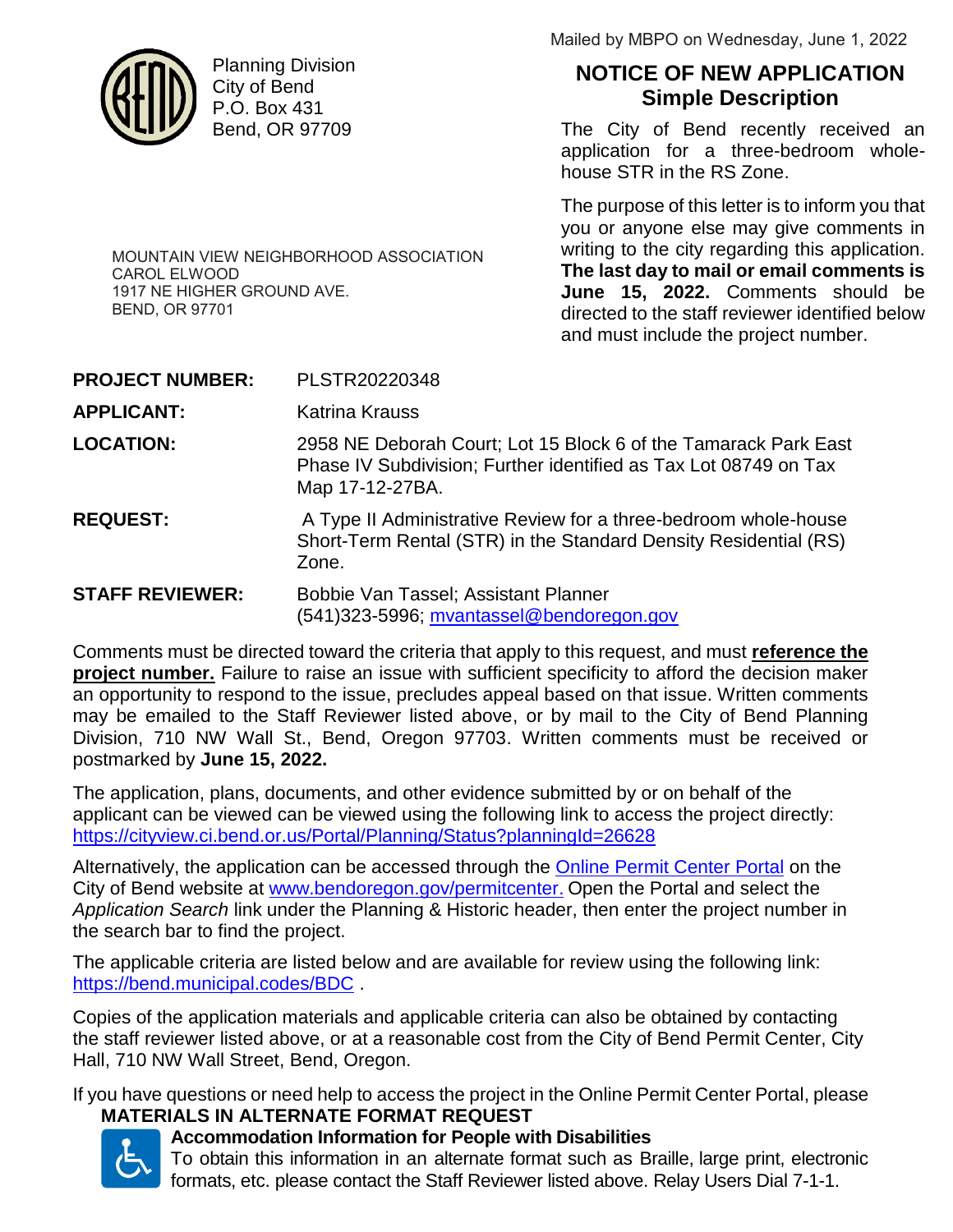contact the Staff Reviewer listed above, or call (541) 388-5580 and choose Option 3 for the planner on duty.

## **APPLICABLE CRITERIA, STANDARDS, AND PROCEDURES:**

#### **Criteria & Standards**

Chapter 2.1, Residential Districts (RS) Chapter 3.6, Special Standards and Regulations for Certain Uses 3.6.500, Short-Term Rental

#### **Procedures**

Chapter 4.1, Land Use Review and Procedures



I, Rebecca Batzel, certify that a copy of this notice was mailed to all property owners of record and to the addresses based on the City's current addressing record, for properties within 250 feet of the subject site, as well as the representative for the Mountain View Neighborhood Association(s). A copy of the mailing list is attached to this notice under Documents and Images for the project in the Online Permit Center Portal.

## **MATERIALS IN ALTERNATE FORMAT REQUEST**



**Accommodation Information for People with Disabilities** To obtain this information in an alternate format such as Braille, large print, electronic

formats, etc. please contact the Staff Reviewer listed above. Relay Users Dial 7-1-1.